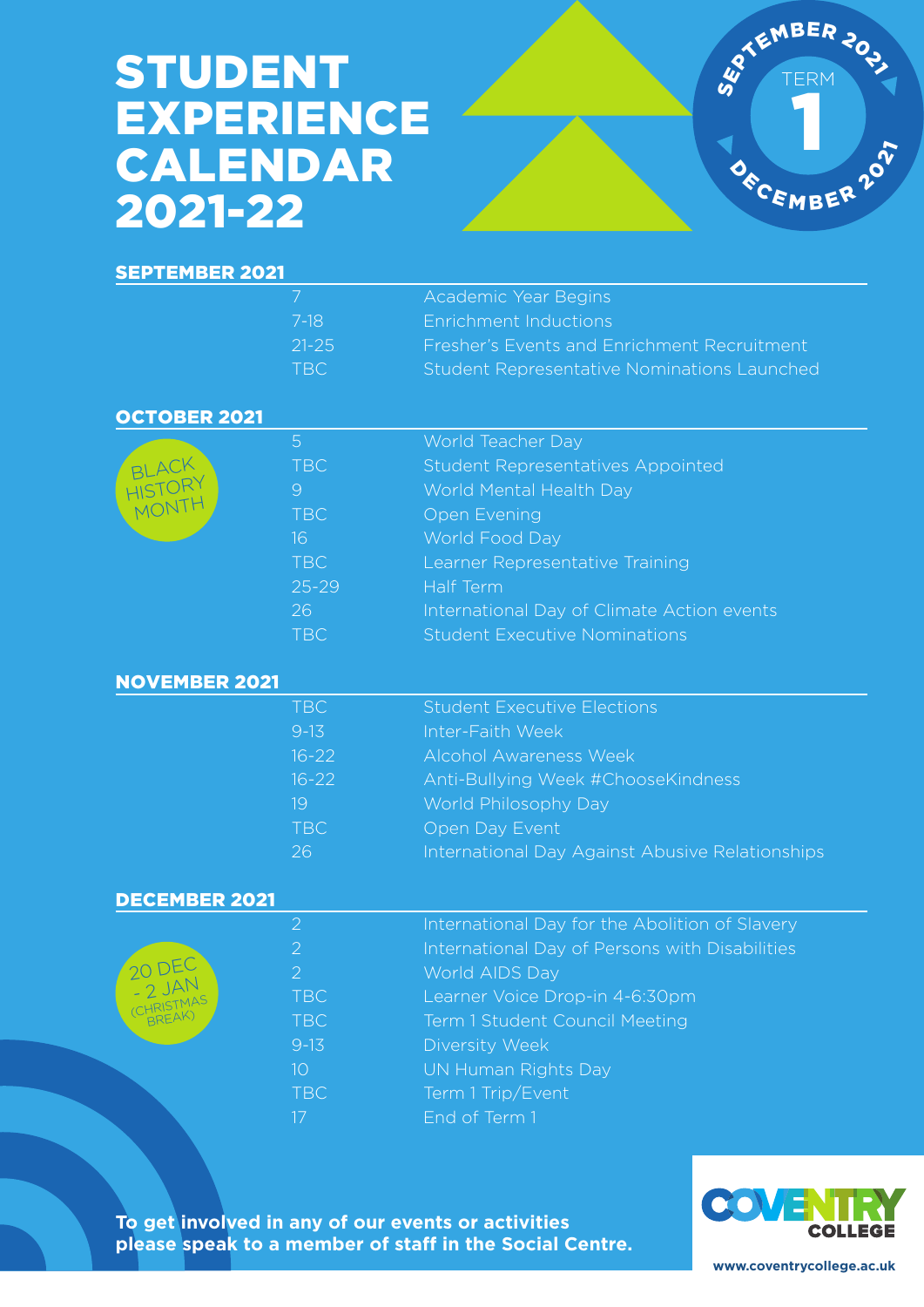# STUDENT EXPERIENCE CALENDAR 2021-22



## JANUARY 2022

|                              | $\overline{4}$<br><b>TBC</b><br>15<br><b>TBC</b><br>21<br>$25 - 29$<br>27                              | Start of new term<br>Re-Fresher's Event and Enrichment Recruitment<br><b>Religious Freedom Day</b><br><b>Open Evening</b><br><b>National Popcorn Day</b><br><b>Cancer Talk week</b><br><b>Holocaust Memorial Day</b>                                                                                                                      |
|------------------------------|--------------------------------------------------------------------------------------------------------|-------------------------------------------------------------------------------------------------------------------------------------------------------------------------------------------------------------------------------------------------------------------------------------------------------------------------------------------|
|                              | 27                                                                                                     | Lessons From Auschwitz Project Launch                                                                                                                                                                                                                                                                                                     |
| <b>FEBRUARY 2022</b>         |                                                                                                        |                                                                                                                                                                                                                                                                                                                                           |
| LGBTQ<br>HISTORY<br>MONTH    | 5<br>11<br>$21 - 25$                                                                                   | <b>National Student Survey</b><br>International Day of Zero Tolerance of<br><b>Female Genital Mutilation</b><br>Safer Internet Day<br><b>Half Term</b>                                                                                                                                                                                    |
|                              | $22 - 26$                                                                                              | <b>Contraception Awareness Week</b>                                                                                                                                                                                                                                                                                                       |
| <b>MARCH 2022</b>            |                                                                                                        |                                                                                                                                                                                                                                                                                                                                           |
| <b>APRIL 2022</b>            | $\overline{2}$<br>$1 - 5$<br>$1 - 5$<br>5<br>8<br>$8-12$<br>18<br><b>TBC</b><br>22<br><b>TBC</b><br>27 | Self-Injury Awareness Day<br>Fair Trade Week<br><b>National Careers Week</b><br><b>World Book Day</b><br>International Women's Day<br><b>British Science Week</b><br><b>World Recycling Day</b><br>Open Day Event<br><b>International Day for Elimination</b><br>of Racial Discrimination<br>Learner Voice Drop-in 4-6:30pm<br>Earth Hour |
| $11 - 22$<br>EASTER<br>BREAK | 8<br>29-2 May<br><b>TBC</b>                                                                            | End of Term 2<br><b>Health Week and Enrichment Recruitment</b><br>Term 2 Trip/Event                                                                                                                                                                                                                                                       |

**To get involved in any of our events or activities please speak to a member of staff in the Social Centre.**



**www.coventrycollege.ac.uk**